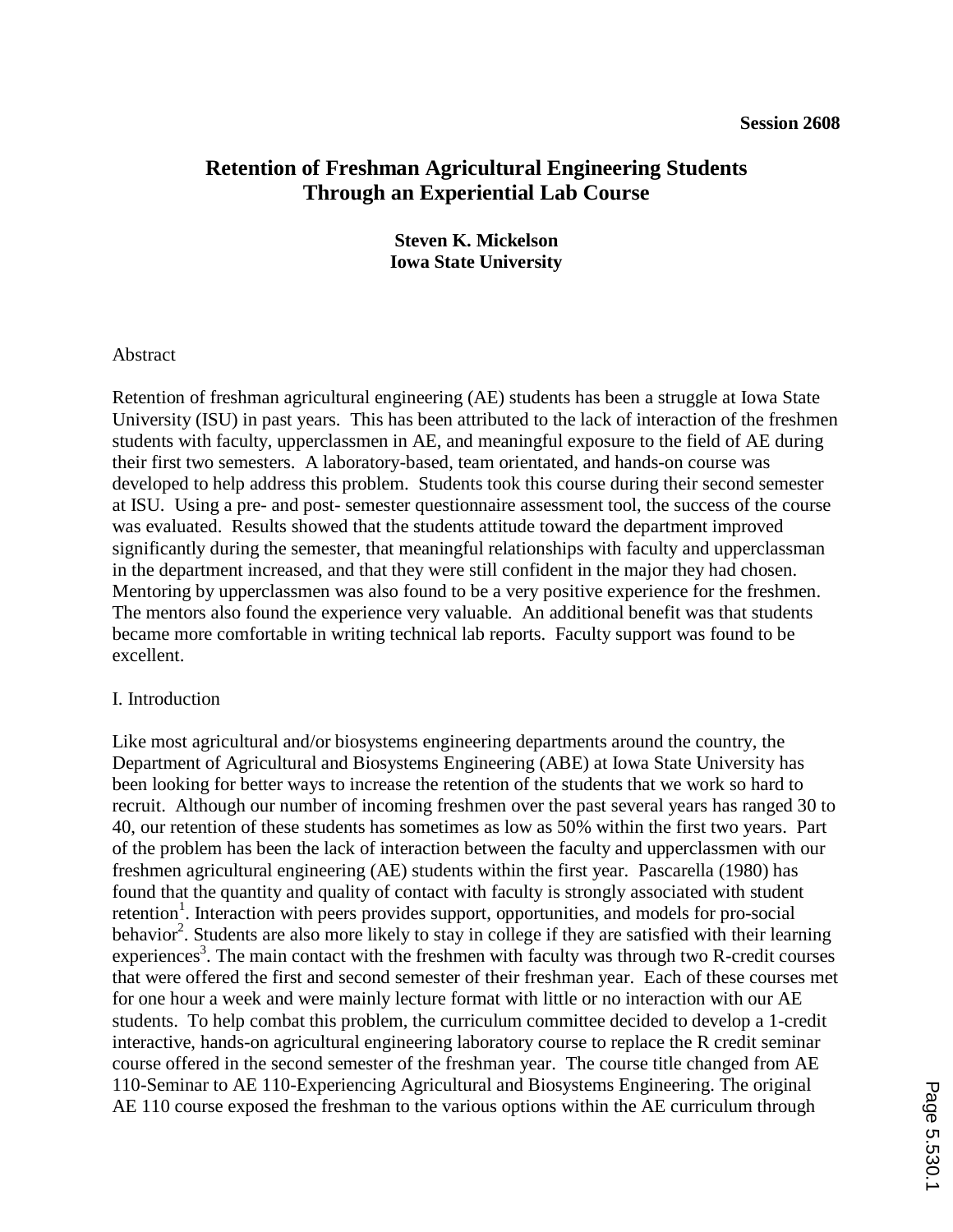lectures by various AE faculty and helped to get the students registered for the next semester. The new experiential course would expose students to several faculty and upperclassmen within the AE department in a meaningful setting. Upperclassmen were also obtained to help mentor the freshmen students during the labs and outside of class. The catalog description for the new AE 110 course is given as:

*Laboratory-based, team-orientated experiences in a spectrum of topics common to the practice of agricultural and biosystems engineering. Report writing, coops, internships, and careers.*

# II. Background

# A. AE 110 Course Objectives

The main goal of the new AE 110 course was to get the freshman students excited about the field of engineering they had chosen to increase retention within the department. The hypothesis being higher retention of freshmen student with higher interaction with the department in general. Specific course objectives are shown in table 1.

Table 1. Course Objectives.

- Build community for freshman within Agricultural Engineering
- Develop team skills
- Introduce students to various agricultural engineering experiences
- Learn of the various options within agricultural engineering
- Experience hands-on laboratories related to the AE options
- Increase student involvement within the Department of ABE
- Increase involvement in professional society and student branch
- Increase student interaction with upperclassmen
- Increase student retention in the AE program
- Build excitement for engineering
- Career development/job preparation
- Faculty mentoring in helping make option decisions
- Develop report writing skills
- Receive academic guidance on registering for classes
- B. Course Design/Development

Since AE 110 was to be laboratory-based, it was necessary for the faculty to develop interesting hands-on, experiential laboratories that related to the options available with the AE curriculum. These options included Biosystems Engineering, Food and Process Engineering, Power and Machinery Engineering, Environmental and Natural Resources Engineering, and Structures and Environmental Systems Engineering. In all, nine different faculty developed ten labs. Intertwined with the hands-on laboratories was plant trips to local engineering companies, career guidance, community building, peer mentoring, faculty mentoring, report writing, portfolio development, and registration guidance. Two sections of the new AE 110 were offered in the spring of 1999 and one section was offered in the fall of 1999. Each section allowed for up to 16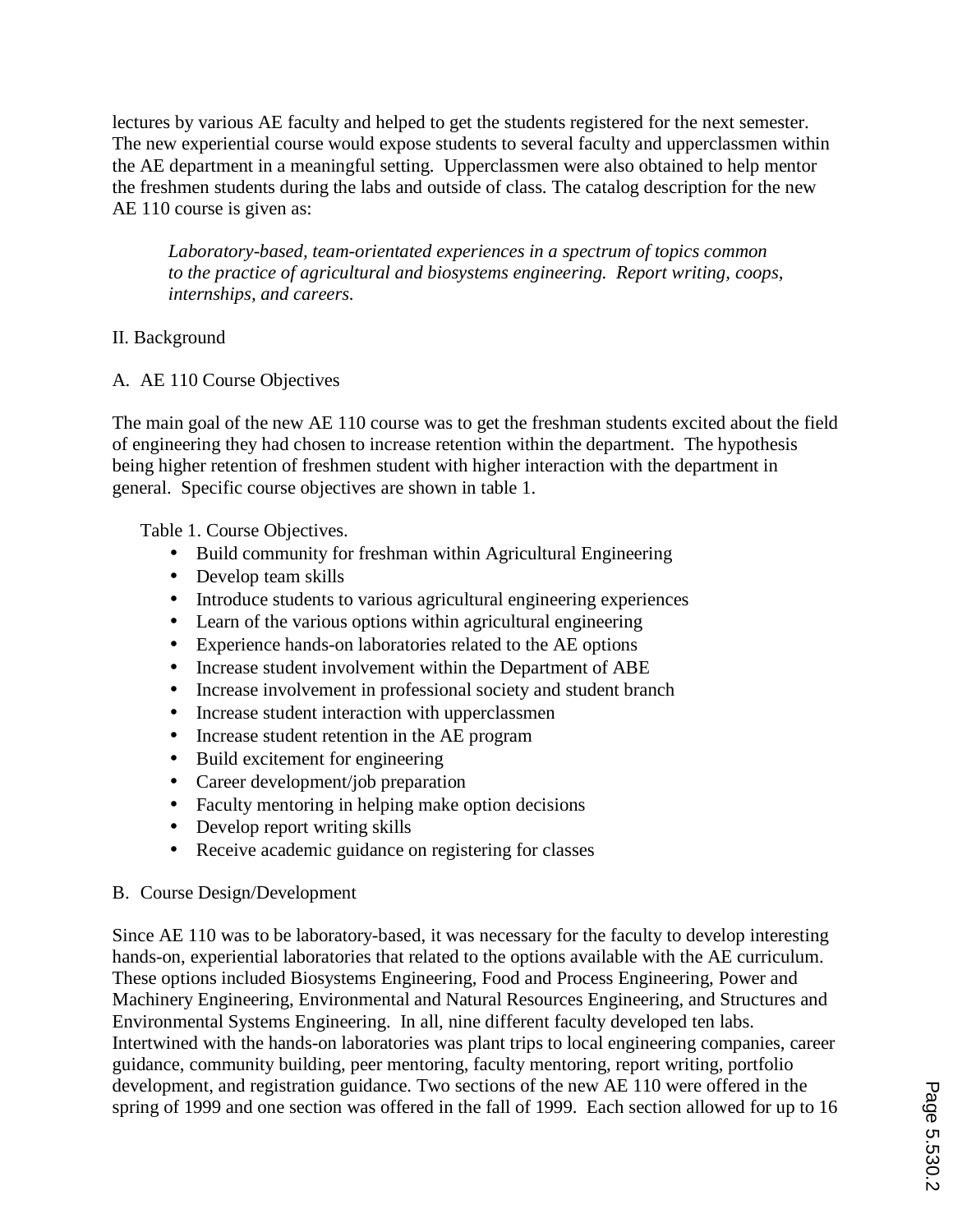students. One faculty member was the overall coordinator for the course. Table 2 shows the course syllabus for the spring 1999 sections of AE 110.

| Agricultural &Biosystems Engineering Department |                                    |                  |                                      |             | AE 110 - Experiencing ABE |          |  |  |
|-------------------------------------------------|------------------------------------|------------------|--------------------------------------|-------------|---------------------------|----------|--|--|
| Dr. Steven K. Mickelson                         |                                    |                  |                                      | Spring 1999 |                           |          |  |  |
| Lab                                             | Section A                          | <b>Section B</b> |                                      |             | Professor in              | Meeting  |  |  |
| Period                                          | Monday                             | Tuesday          | Topic/Activity                       |             | Charge                    | Room     |  |  |
| 1                                               | <b>JAN 11</b>                      | <b>JAN 12</b>    | Introduction/Team Building/          |             | Dr. Mickelson             | 142      |  |  |
|                                                 |                                    |                  | Student Portfolio's/Pre-             |             |                           |          |  |  |
|                                                 |                                    |                  | assessment                           |             |                           |          |  |  |
|                                                 | $\overline{2}$<br><b>JAN 18-22</b> |                  | Mentor Meetings-                     |             | Dr. Mickelson             |          |  |  |
|                                                 |                                    |                  | <b>Community Building</b>            |             |                           |          |  |  |
| 3                                               | <b>JAN 25</b>                      | <b>JAN 26</b>    | Reverse Engineering -                |             | Dr. Bern                  | 143      |  |  |
|                                                 |                                    |                  | Watt-hour Meter                      |             |                           |          |  |  |
| $\overline{4}$                                  | FEB <sub>1</sub>                   | FEB <sub>2</sub> | Electric Motor Testing Lab/          |             | Dr. Bern                  | 143      |  |  |
|                                                 |                                    |                  | <b>Graphing Data</b>                 |             |                           |          |  |  |
| 5                                               | FEB <sub>8</sub>                   | FEB <sub>9</sub> | Career Development/Job               |             | Dr. Mickelson             | 142      |  |  |
|                                                 |                                    |                  | Opportunities/Faculty                |             | <b>AE</b> Faculty         |          |  |  |
|                                                 |                                    |                  | Mentors                              |             |                           |          |  |  |
| 6                                               | FEB15                              | <b>FEB 16</b>    | <b>Tractor Engines</b>               |             | Dr. Birrell               | 147      |  |  |
|                                                 |                                    |                  | Evaluation/Analysis                  |             |                           |          |  |  |
| $\overline{7}$                                  | <b>FEB 22</b>                      | <b>FEB 23</b>    | Introduction to Tractors and         |             | Dr. Quick                 | 149      |  |  |
|                                                 |                                    |                  | Machinery                            |             |                           |          |  |  |
| 8                                               | MAR <sub>1</sub>                   | MAR <sub>2</sub> | <b>Industry Visit - Sauer-</b>       |             | Dr. Mickelson             |          |  |  |
|                                                 |                                    |                  | <b>Sunstrand Company, Ames</b>       |             |                           |          |  |  |
| 9                                               | MAR <sub>8</sub>                   | MAR <sub>9</sub> | Seed Quality - Seed                  |             | Dr. Misra                 | Seed Lab |  |  |
|                                                 |                                    |                  | Laboratory                           |             |                           |          |  |  |
| 10                                              | <b>MAR 15-19</b>                   |                  | <b>SPRING BREAK</b>                  |             |                           |          |  |  |
|                                                 |                                    |                  |                                      |             |                           |          |  |  |
| 11                                              | MAR 23, 6 PM                       |                  | Registration Meeting/Pizza           |             | <b>Advisors</b>           | 110      |  |  |
|                                                 |                                    |                  | Social                               |             |                           |          |  |  |
| 12                                              | <b>MAR 29</b>                      | <b>MAR 30</b>    | Environmental Systems -              |             | Dr. Baker                 | 142      |  |  |
|                                                 |                                    |                  | Rainfall/Runoff                      |             |                           |          |  |  |
| 13                                              | APR <sub>5</sub>                   | APR <sub>6</sub> | Environmental Control/               |             | Dr. Hoff                  | 142      |  |  |
|                                                 |                                    |                  | <b>Instrumentation for Livestock</b> |             |                           |          |  |  |
| 14                                              | <b>APR 12</b>                      | <b>APR 13</b>    | <b>Industry Visit</b>                |             | Dr. Mickelson             | 125B     |  |  |
| 15                                              | <b>APR 19</b>                      | <b>APR 20</b>    | Biofeedback / Controls               |             | Dr. Richard               | 142      |  |  |
|                                                 |                                    |                  |                                      |             |                           |          |  |  |
| 16                                              | <b>APR 26</b><br><b>APR 27</b>     |                  | Environmental Systems -              |             |                           | 142      |  |  |
|                                                 |                                    |                  | <b>Ventilation Fan Controllers</b>   |             | Dr. Harmon                |          |  |  |
| 17                                              | <b>MAY 3-7</b>                     |                  | <b>FINALS WEEK (Post-</b>            |             | Dr. Mickelson             | 142      |  |  |
|                                                 |                                    |                  | Assessment)                          |             |                           |          |  |  |

Table 2. AE 110 Course Syllabus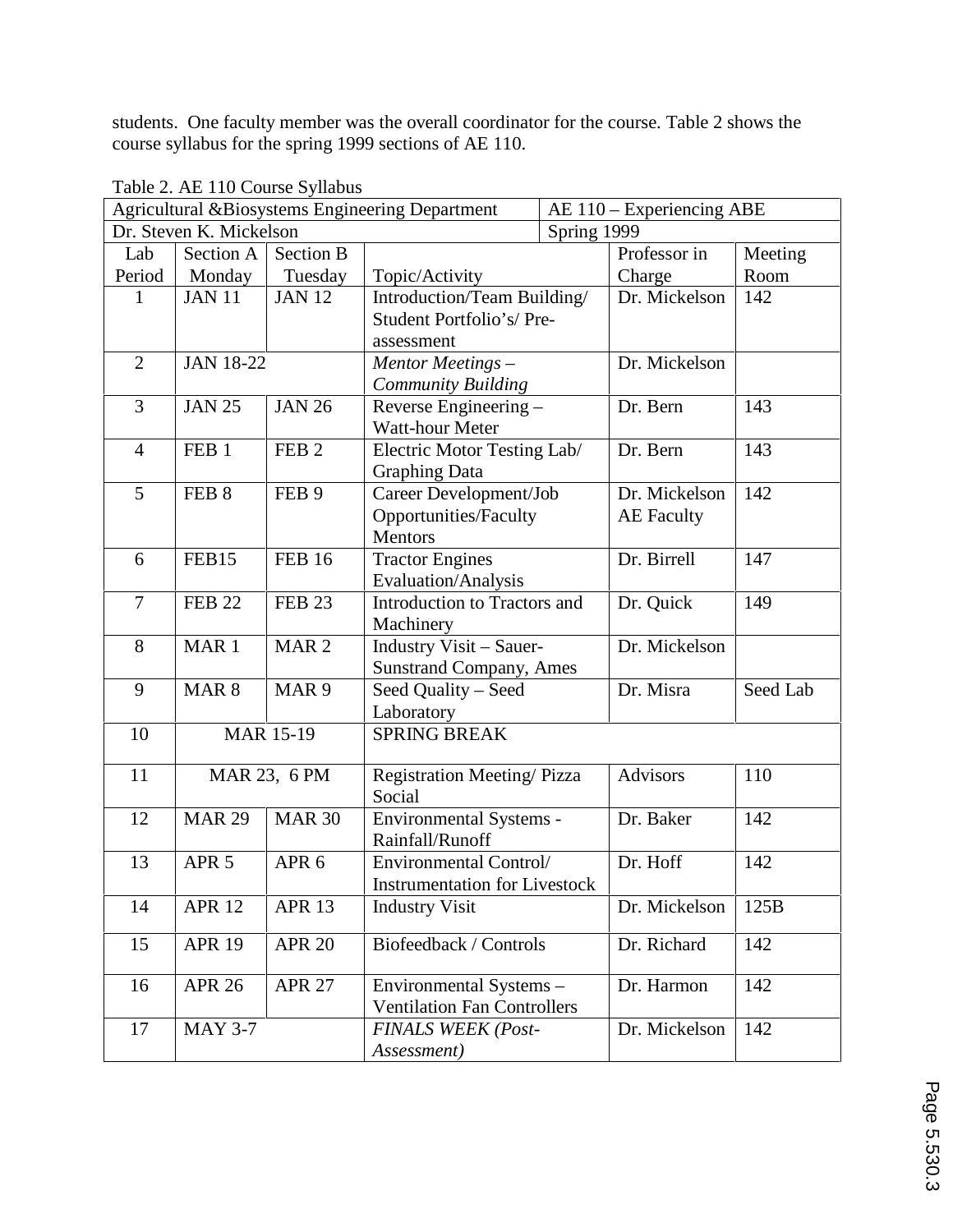### C. Grading/Report Assessment

Grades were determined by using attendance (20%), team participation (20%), and an individual laboratory portfolio (60%). Attendance was taken at each class; team participation was verified by the course coordinator during class and by the peer mentors outside of class; and the course coordinator evaluated the portfolios. The portfolios included all in-class assignments and the laboratory reports. Portfolios have been shown to be an effective way of assessing a student's work<sup>4</sup>. One of the objectives of AE 110 was to have the student learn correct laboratory report procedures and layout. To do this, each team member was given a technical report rubric that was to be used for self-evaluation of the laboratories. The portfolios were collected and graded at the end of the semester. The peer mentors were asked to meet with the team outside of class to help given guidance in relationship to the lab write up, in addition to helping facilitate team building efforts.

# D. Peer Mentoring

To increase the exposure to upperclassmen and to help in the facilitation of the class periods, peer mentors were recruited. Peer mentors consisted of volunteer upperclassman who were willing to come to the weekly 2-hour labs and meet outside of class for one hour a week. During the labs the mentors were asked to help facilitate the group without doing the lab for them. They were only to give guidance when the team was not progressing or when clarification was needed. It was important that the peer mentors help keep each team member engaged in the lab activity. Peer mentors were paid a nominal hourly wage, although some declined this offer. Overall the peer mentor objectives were to:

- Give guidance during class laboratories
- Develop a connection between the freshmen and the upperclassmen
- Help to develop team roles
- Develop individual accountability within assigned team
- Encourage involvement within the departmental student organizations
- Give guidance on technical report writing

# E. Cooperative Learning Teams

It was important for the success of the course to have effective cooperative learning groups. According to Johnson et al., 1991, the basic elements of a successful cooperative learning group is positive interdependence, face-to-face promotive interaction, individual accountability, social skills, and group processing<sup>5</sup>. Johnson and Johnson also stated that "Cooperative learning experiences, compared with competitive and individualistic ones, promote more positive attitudes toward the subject area, more positive attitudes toward the instructional experience, and more continuing motivation to learn more about the subject area being studied<sup>6</sup>." Typically the biggest concern amongst faculty with cooperative groups is the area of individual accountability. The students in our course were asked to commit to the following:

- Come to class
- Participate with team in class
- Meet with team and mentor outside of class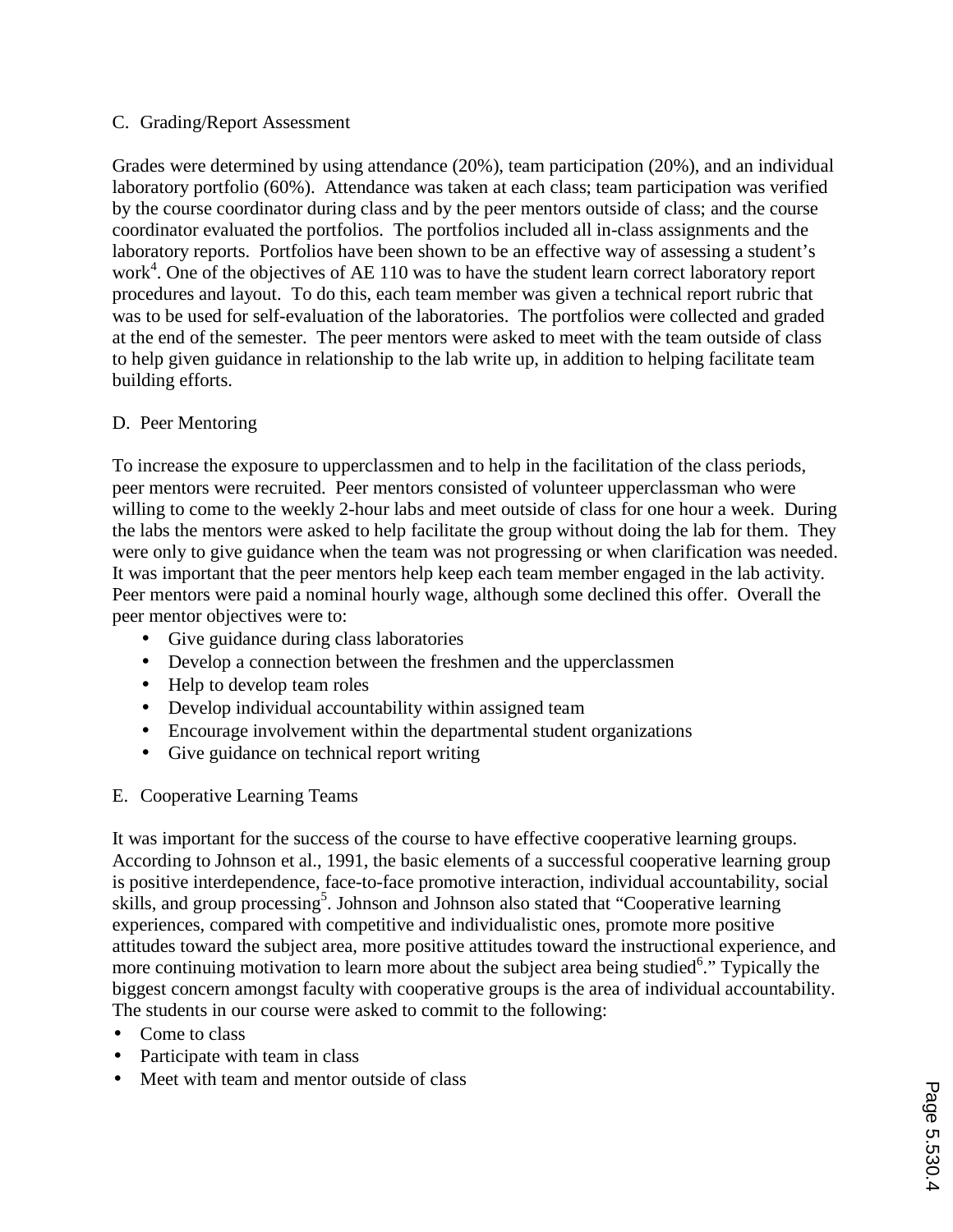• Develop individual course portfolio to be handed in at midterm and final weeks for assessment

# III. Course Assessment

In order to assess the success of the new AE 110 course, pre- and post- semester questionnaires were developed to evaluate a student's attitude toward the university, college, department, and their chosen major. Students were asked about how they learn best, concerns they had for the semester, and what academic support they would like. We also wanted to see if student would change options after experiencing the various laboratories. Also evaluated was student participation within the department, familiarity with other grade levels of AE students, familiarity with faculty, and comfort with writing a technical lab report.

Figure 1 shows the pre-evaluation questionnaire that was used during the first class period of the semester. Figure 2 shows the post-evaluation used during the last class period. A peer mentor evaluation was also given at the end of the semester to the peer mentors to obtain their assessment on the effectiveness of the peer mentoring process and the course design. Results from these questionnaires are given in the following section.

### IV. Results

A. How the students learn best

When asked how they learned the best, the students responded in a variety of ways. The majority said they learned the best through hands-on, visual, and interactive modes. Grouping or collaborative learning was also mentioned several times. Here are some of their responses:

- Hard work
- By watching someone else do it.
- Study hard in the library.
- Hands on (3 students)
- When I study a lot.
- I learn best by doing problems and reviewing them.
- Watching others do something first.
- By writing things down and taking time to think about the underlying concepts.
- Listen & participate
- By applying myself
- Visually
- On my own or with a group of friends (2 students).
- Give me examples so I can see what's going on & then I can catch on by seeing what is happening.
- By concentrating on the work, usually by myself.
- I enjoy group work but then I only understand the part I did. I work best alone. Visual aids really help.
- Listening & watching someone talk about something or do something.
- I learn best by seeing examples and having it explained at the same time.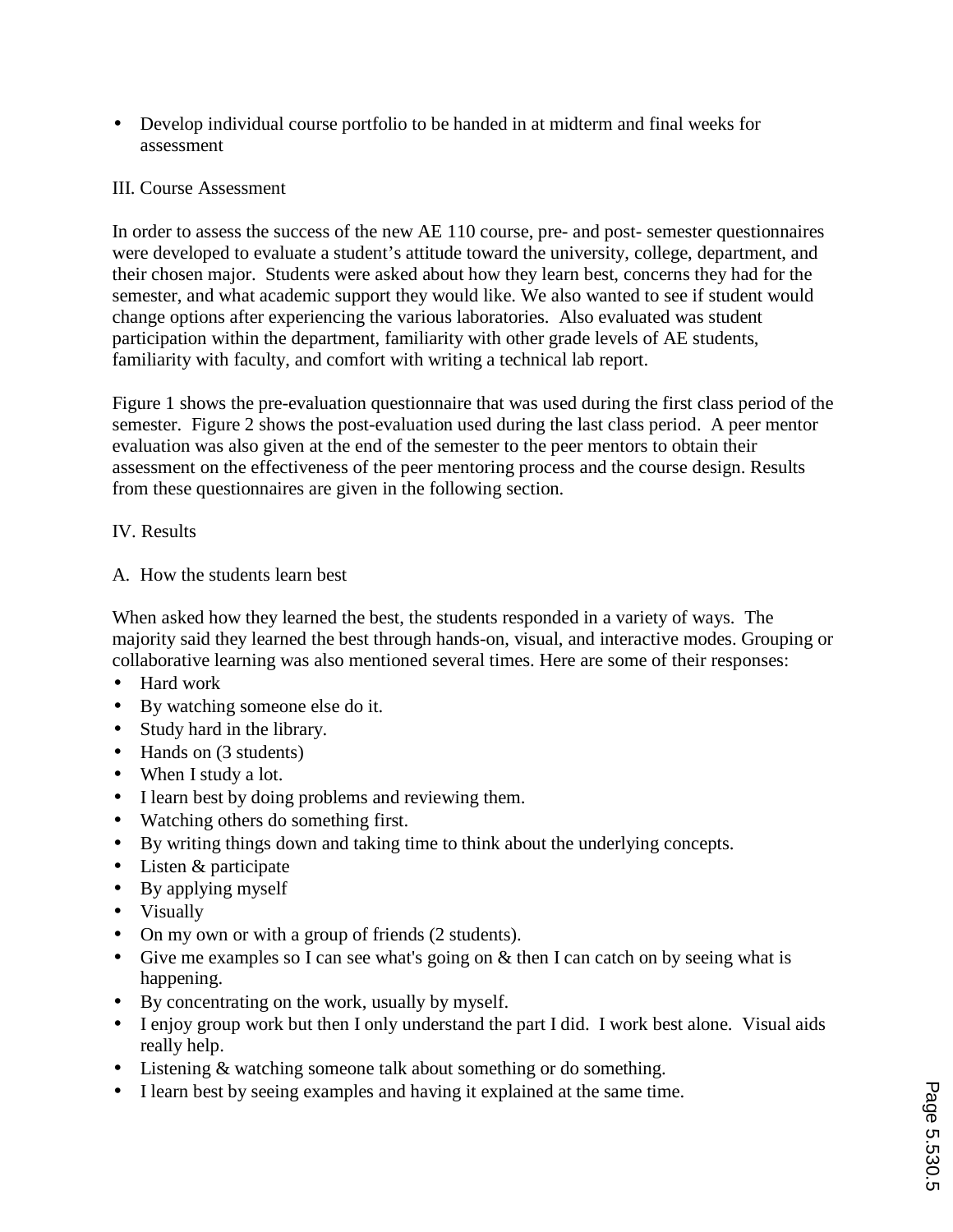| On a scale of 1 (bad) to 5 (excellent), how would you rank your experience at ISU so far?                                                                                                                                     |                                                                                                                                                                                                                                                                                                                                                                                                                      |                   |                |                                                                                                                                 |  |  |  |
|-------------------------------------------------------------------------------------------------------------------------------------------------------------------------------------------------------------------------------|----------------------------------------------------------------------------------------------------------------------------------------------------------------------------------------------------------------------------------------------------------------------------------------------------------------------------------------------------------------------------------------------------------------------|-------------------|----------------|---------------------------------------------------------------------------------------------------------------------------------|--|--|--|
| On a scale of 1 (insufficient) to 5 (superior), how would you rank the help that you have received from the College of<br>Engineering so far?                                                                                 |                                                                                                                                                                                                                                                                                                                                                                                                                      |                   |                |                                                                                                                                 |  |  |  |
| On a scale of 1 (insufficient) to 5 (superior), how would you rank the help that you have received from the ABE Department so<br>far?                                                                                         |                                                                                                                                                                                                                                                                                                                                                                                                                      |                   |                |                                                                                                                                 |  |  |  |
| On a scale of 1 (unsure) to 5 (very confident), how strongly do you believe ABE is the correct major for you? Explain:                                                                                                        |                                                                                                                                                                                                                                                                                                                                                                                                                      |                   |                |                                                                                                                                 |  |  |  |
| Why?                                                                                                                                                                                                                          | selecting as your area of concentration and explain why.<br><b>Biosystems Engineering</b><br>Environmental and Natural Resources Engineering<br>Food and Process Engineering<br>Power and Machinery Engineering<br>Structures and Environmental Systems Engineering<br>I'm not sure at this time what option is for me!                                                                                              |                   |                | The Agricultural Engineering curriculum is comprised of five distinct option areas. Check the area or areas you are considering |  |  |  |
|                                                                                                                                                                                                                               |                                                                                                                                                                                                                                                                                                                                                                                                                      |                   |                |                                                                                                                                 |  |  |  |
|                                                                                                                                                                                                                               | Are you currently a member of?<br>1. The AE Student Branch<br>2. The AST Student Branch<br>3. Other student club(s)<br>If yes, please list the club(s) $\frac{1}{2}$ = $\frac{1}{2}$ = $\frac{1}{2}$ = $\frac{1}{2}$ = $\frac{1}{2}$ = $\frac{1}{2}$ = $\frac{1}{2}$ = $\frac{1}{2}$ = $\frac{1}{2}$ = $\frac{1}{2}$ = $\frac{1}{2}$ = $\frac{1}{2}$ = $\frac{1}{2}$ = $\frac{1}{2}$ = $\frac{1}{2}$ = $\frac{1}{2}$ | yes<br>yes<br>yes | no<br>no<br>no | thinking about it<br>thinking about it<br>thinking about it                                                                     |  |  |  |
| About how many students in ABE do you know well enough to engage in a conversation?<br>Freshmen:<br>Sophomores:<br>Juniors:<br>Seniors:<br>About how many faculty in ABE do you know well enough to engage in a conversation? |                                                                                                                                                                                                                                                                                                                                                                                                                      |                   |                |                                                                                                                                 |  |  |  |
| Describe any academic concerns you had about last semester.                                                                                                                                                                   |                                                                                                                                                                                                                                                                                                                                                                                                                      |                   |                |                                                                                                                                 |  |  |  |
| Describe any academic concerns you are anticipating this semester.                                                                                                                                                            |                                                                                                                                                                                                                                                                                                                                                                                                                      |                   |                |                                                                                                                                 |  |  |  |
| What kind of assistance could we offer to help you address these concerns?                                                                                                                                                    |                                                                                                                                                                                                                                                                                                                                                                                                                      |                   |                |                                                                                                                                 |  |  |  |
| How do you learn best?                                                                                                                                                                                                        |                                                                                                                                                                                                                                                                                                                                                                                                                      |                   |                |                                                                                                                                 |  |  |  |
| What things should happen in a classroom for you get the most out of class? (i.e., what can the instructor do in the classroom to<br>help you learn?)                                                                         |                                                                                                                                                                                                                                                                                                                                                                                                                      |                   |                |                                                                                                                                 |  |  |  |
| How competent are you in the following aspects of problem/lab presentation $(1 = low, 5 = high)$ :                                                                                                                            |                                                                                                                                                                                                                                                                                                                                                                                                                      |                   |                |                                                                                                                                 |  |  |  |
| 1.<br>2.<br>3.<br>4.<br>5.<br>6.<br>7.<br>8.<br>9.                                                                                                                                                                            | Recognizing and understanding the problem<br>Accumulating facts and data<br>Creating a problem diagram<br>Selecting appropriate theory or principles<br>Making necessary assumptions<br>Showing necessary solution steps<br>Graphing data<br>Drawing conclusions<br>Making generalizations to other situations<br>10. Report formatting and layout                                                                   |                   |                |                                                                                                                                 |  |  |  |

Figure 1. Pre-evaluation questionnaire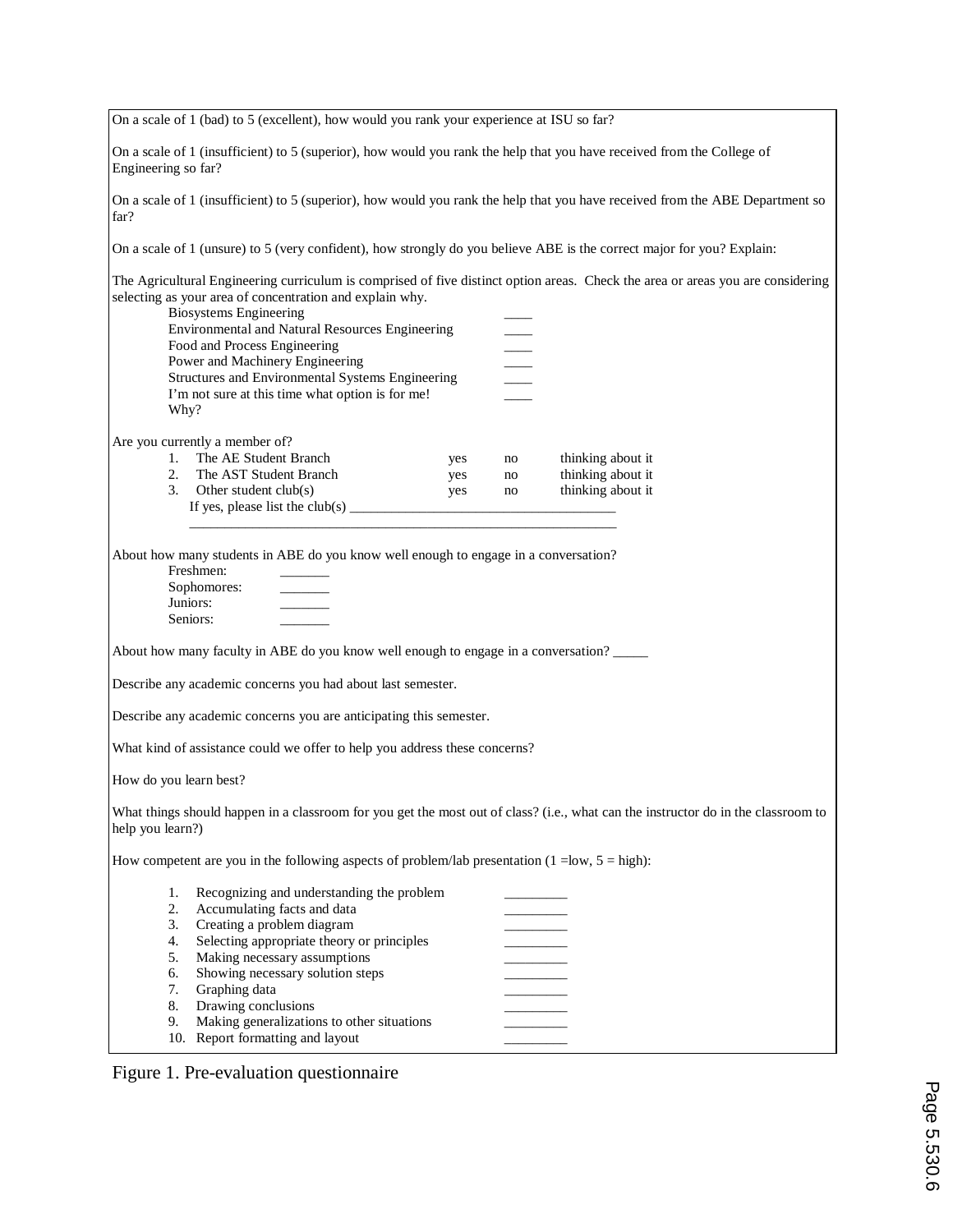| On a scale of 1 (bad) to 5 (excellent), how would you rank your experience at ISU so far?                                                     |     |                 |                   |
|-----------------------------------------------------------------------------------------------------------------------------------------------|-----|-----------------|-------------------|
| On a scale of 1 (insufficient) to 5 (superior), how would you rank the help that you have received from the College of<br>Engineering so far? |     |                 |                   |
| On a scale of 1 (insufficient) to 5 (superior), how would you rank the help that you have received from the ABE Department so<br>far?         |     |                 |                   |
| On a scale of 1 (unsure) to 5 (very confident), how strongly do you believe ABE is the correct major for you? Explain:                        |     |                 |                   |
| The Agricultural Engineering curriculum is comprised of five distinct option areas. Check the area or areas you are considering               |     |                 |                   |
| selecting as your area of concentration and explain why.                                                                                      |     |                 |                   |
| <b>Biosystems Engineering</b>                                                                                                                 |     |                 |                   |
| Environmental and Natural Resources Engineering                                                                                               |     |                 |                   |
| Food and Process Engineering                                                                                                                  |     | $\frac{1}{100}$ |                   |
| Power and Machinery Engineering                                                                                                               |     |                 |                   |
| Structures and Environmental Systems Engineering                                                                                              |     |                 |                   |
| I'm not sure at this time what option is for me!                                                                                              |     |                 |                   |
| Are you currently a member of?                                                                                                                |     |                 |                   |
| The AE Student Branch                                                                                                                         | yes | no              | thinking about it |
| The AST Student Branch                                                                                                                        | yes | no              | thinking about it |
| Other student club(s)                                                                                                                         | yes | no              | thinking about it |
| If yes, please list the club(s) $\frac{1}{\sqrt{1-\frac{1}{2}}}\left\{1-\frac{1}{2}\right\}$                                                  |     |                 |                   |
|                                                                                                                                               |     |                 |                   |
| About how many students in ABE do you know well enough to engage in a conversation?                                                           |     |                 |                   |
| Freshman:                                                                                                                                     |     |                 |                   |
| Sophomores:                                                                                                                                   |     |                 |                   |
| Juniors:                                                                                                                                      |     |                 |                   |
| Seniors:                                                                                                                                      |     |                 |                   |
| About how many faculty members in ABE do you know well enough to engage in a conversation?                                                    |     |                 |                   |
| Describe any academic concerns you had about this semester.                                                                                   |     |                 |                   |
| Describe any academic concerns you are anticipating next semester.                                                                            |     |                 |                   |
|                                                                                                                                               |     |                 |                   |
| What kind of assistance could we offer to help you address these concerns?                                                                    |     |                 |                   |
| How competent are you in the following aspects of problem/lab presentation $(1 = low, 5 = high)$ :                                            |     |                 |                   |
| Recognizing and understanding the problem<br>1.                                                                                               |     |                 |                   |
| 11. Accumulating facts and data                                                                                                               |     |                 |                   |
| 12. Creating a problem diagram                                                                                                                |     |                 |                   |
| 13. Selecting appropriate theory or principles                                                                                                |     |                 |                   |
| 14. Making necessary assumptions                                                                                                              |     |                 |                   |
| 15. Showing necessary solution steps                                                                                                          |     |                 |                   |
| 16. Graphing data                                                                                                                             |     |                 |                   |
| 17. Drawing conclusions                                                                                                                       |     |                 |                   |
| 18. Making generalizations to other situations                                                                                                |     |                 |                   |
| 19. Report formatting and layout                                                                                                              |     |                 |                   |
| List four of the labs or events that made the greatest impression on you, starting with the greatest and working your way down.               |     |                 |                   |

Figure 2. Post-evaluation questionnaire for AE 110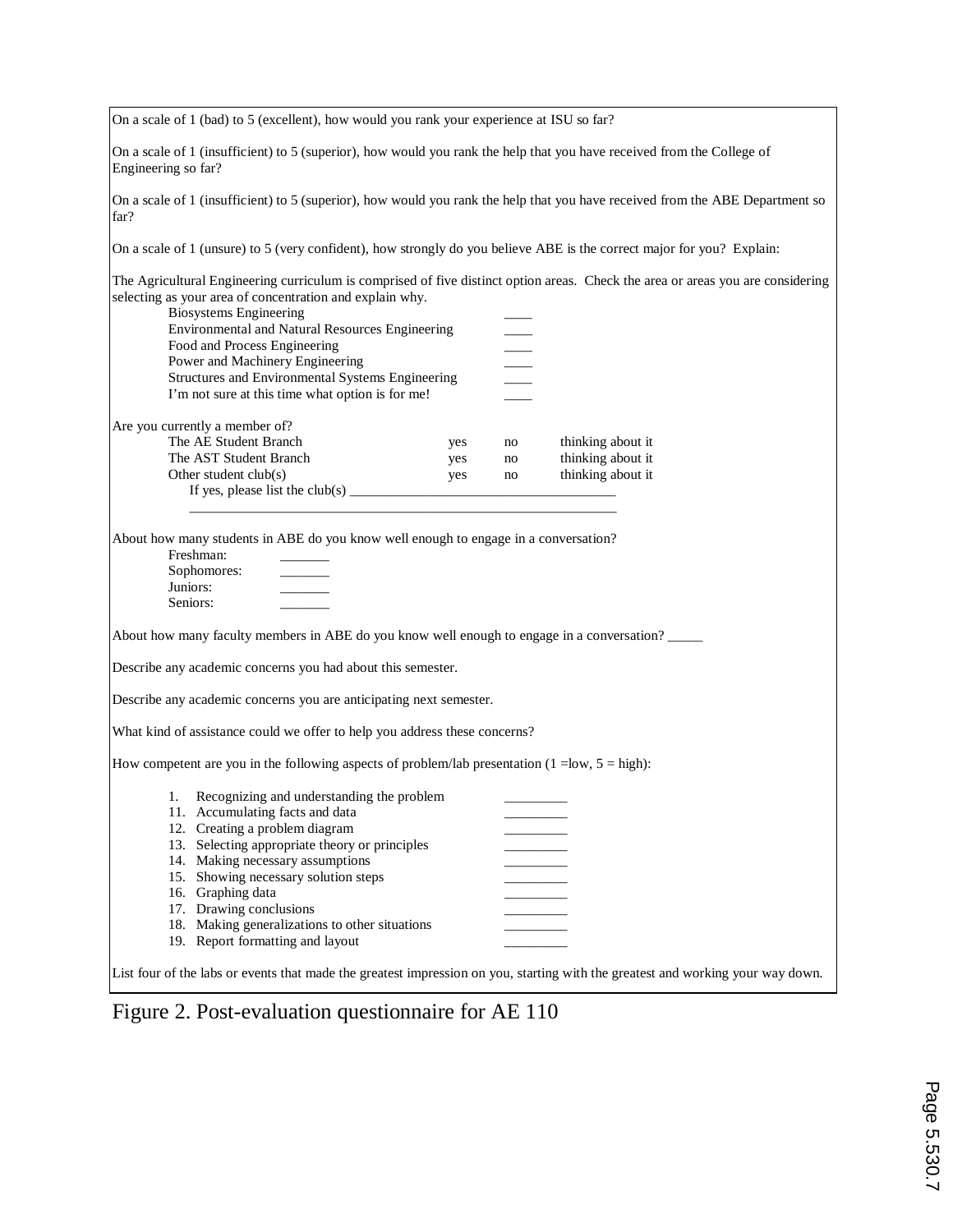- Working with other people and then on my own.
- In a group atmosphere.
- Group work and examples
- By having a good mixture of classroom instruction and hands on labs/experiments.
- With a group of people.
- By listening and observing and by hands on.
- By doing things.
- By having someone show me how to do a problem properly then I will do it over and over until I feel confident.
- I learn best during independent study/with tutor.
- B. Student's attitude toward the university, college, department, and their chosen major

Student's attitudes toward the university, college, department, and his/her chosen major at the start and end of the semester are shown in Figure 3. The only significant change was in response to the help that the students received from the ABE department. Even though there was not any or much increase in the other categories, this was still considered positive in the sense that the student attitudes had not worsened. It was also encouraging to see that students were still as confident at the end of the semester that AE was still the major for them.

# C. Club Activity

One interesting surprise from the questionnaires was the change in participation or membership in the American Society of Agricultural Engineers (ASAE) Student branch. The percent that were members of the club increased from 26 percent at the beginning of the semester to 55 percent by the end of the semester. This can probably be attributed to the peer mentors encouraging the freshmen to become more involved in the ASAE club, and to the comfort level of the freshmen with the upperclassmen who were currently members.

# D. Peer Interaction

To determine the level of interaction and comfort for the freshmen with the upperclassmen, the following question was asked: How many students do you know well enough to engage in a conversation? Figure 4 show the pre-semester percentages for all grade levels. Figure 5 shows the post-semester results. At the beginning of the semester the freshmen knew very few of the uppperclassmen well enough to engage in a conversation. The percent that knew at least one freshman, sophomore, junior, or senior at level comfortable enough to engage in a conversation was 71, 47, 26, and 48 percent, respectively. The highest percentage for number of students was found to be other freshmen, probably due to attending the R-credit orientation class the first semester. After the semester was over, the percent that knew at least one freshman, sophomore, junior, or senior was 92, 70, 48, and 70 percent, respectively. There was a significant increase at each grade level.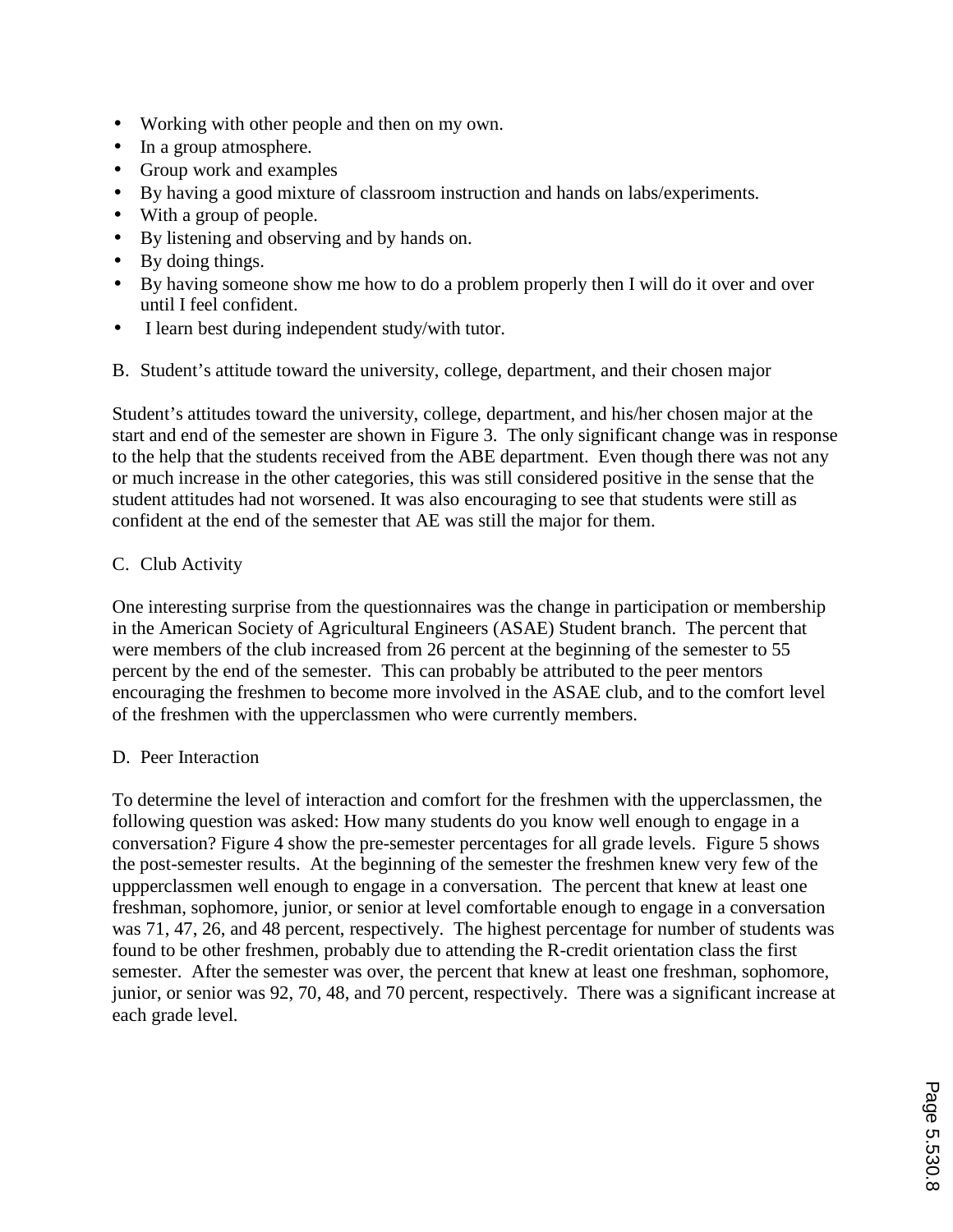

On a scale from 1 (bad) to 5 (excellent):

Q1: How would you rank your experience at ISU so far?

Q2: How would you rank the help that you have received from the College of Engineering?

Q3: How would you rank the help that you have received from the ABE Department so far?

Q4: How strongly do you believe AE is the correct major for you?

Figure 3. Pre – and post- evaluation of student's attitude toward the university, college, department, and his/her chosen major



**Pre-Semester**

Figure 4. Pre-semester percent of AE students a freshman knew well enough to engage in a conversation with.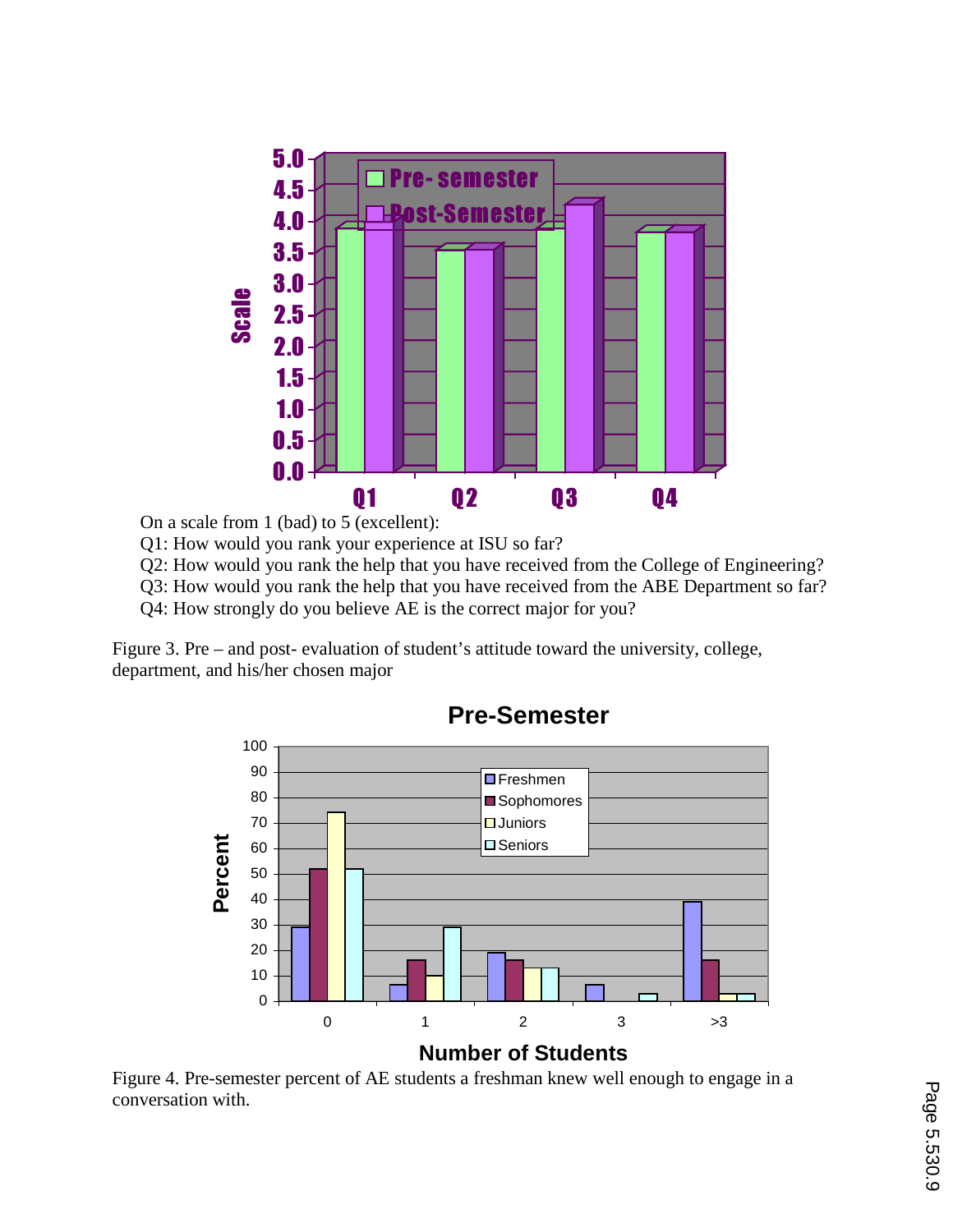

# **Post-Semester**

Figure 5. Post-semester percent of AE students a freshman knew well enough to engage in a conversation with

### E. Faculty-Student Interaction

Faculty-student interaction also increased dramatically by the end of the semester. The percent of the freshmen students that felt comfortable enough to engage in a conversation with at least 2 faculty members in the AE department changed from 26 percent to 63 percent. The percent that didn't feel comfortable engaging in a conversation with any faculty dropped from 16 to 7 percent.

### F. Retention

The key to this whole effort was to do a better job of retaining the freshman AE students past the first year. By the end of the next semester following these students taking AE 110, 84.4 percent of those enrolled in the class were still in the AE curriculum. This is compared to only 41.9 for those who took the AE 110 seminar course the spring of 1998 percent (22% switched to the agricultural systems technology major which is also administered by our department). Carlson also found similar results for an one-credit course at the freshmen level that showed "that carefully structured hands-on experience is an effective way of motivating freshmen", and that "that the course...increased creativity and confidence."<sup>7</sup>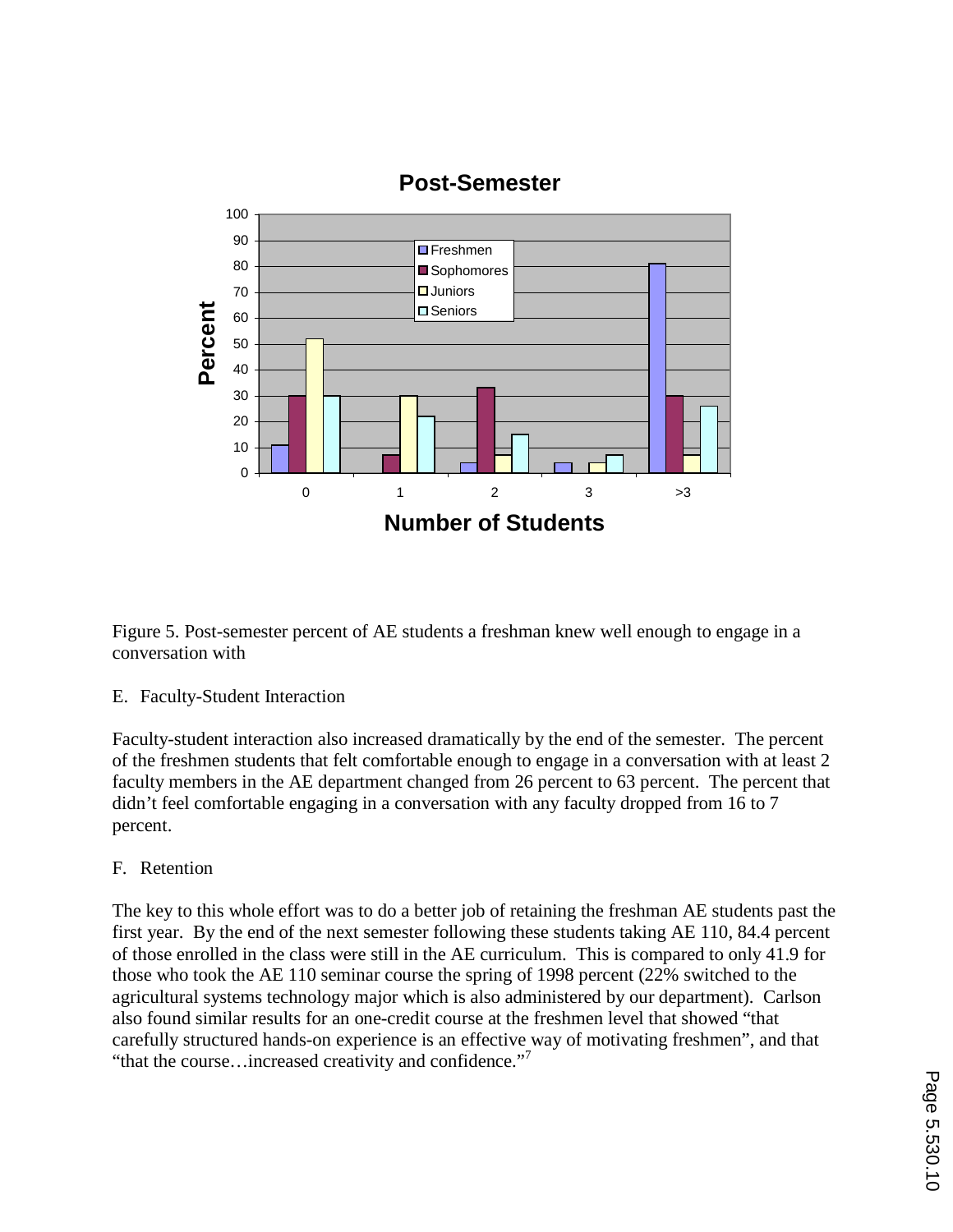### G. Peer Mentor Assessment

The thirty-two freshman students and the eight peer mentors were asked to assess their experience in and outside the classroom. The results of the student rankings for their mentors are shown in Figure 5. Ninety-four percent of them ranked their experience with their mentor at a 3 or higher. The average ranking was a 3.77 out of 5. The mentors ranked their experience at a mentor at a 4.6 out of 5.Here are a few of the comments the students had about their experience with their peer mentor. Most of the comments were very positive. Those that weren't were related to their peer mentor not attending the team meetings.

- Really helped out
- Great peer mentor fun to work with.
- He was always willing to meet whenever the group was able to meet he always helped out when typing up the labs.
- Did a good job of answering our questions.
- We had a great time. He introduced me to more people and got me more involved.
- We get along great and he is a great source for information.
- He was a nice guy to talk to and he was helpful when we didn't know how to solve some equations or didn't understand the questions.
- Great mentor, and a great group.
- He told us what we needed to get done and helped us with every lab. He was also very nice and helpful, and I became a friend with him.
- She was easy to get along with. She didn't know much abut the tractor and machinery. She knew a lot about the structures though.
- She helped us out very much and encouraged us to be there for the workshop hour that we had once a week.
- She was helpful when we asked her. It seemed like we had to pull things out of her. It would have been better if she was more willing to give out help without asking.
- He was always at meetings and very helpful. He always answered our questions or found somebody that could answer them. He worked around our schedules to make things easier for us.
- He was always there at our group meetings and he was a really good guy to talk to.
- He was a good guy to work with. He often offered encouragement, and was always interested in how we were doing in classes, etc.
- I enjoyed having him as our mentor; he helped us when we needed it, and was fun to work with.

The mentor's comments were very positive and insightful. Here are just a few of their comments about this experience:

- I thought it was a great chance to meet younger students. It also got them involved with club activities. It is about the only way I can get to know them!
- I got to meet 4 great new Ag Engineers. Through talking with them about their plans I got to share my experiences and hear different perspectives.
- I hope I provided a few younger students with some insight to the future (i.e., classes, professors, industry experience) and I learned a lot (some review, some new). I wish I had had a program like this, if only to make friends with an upperclassman.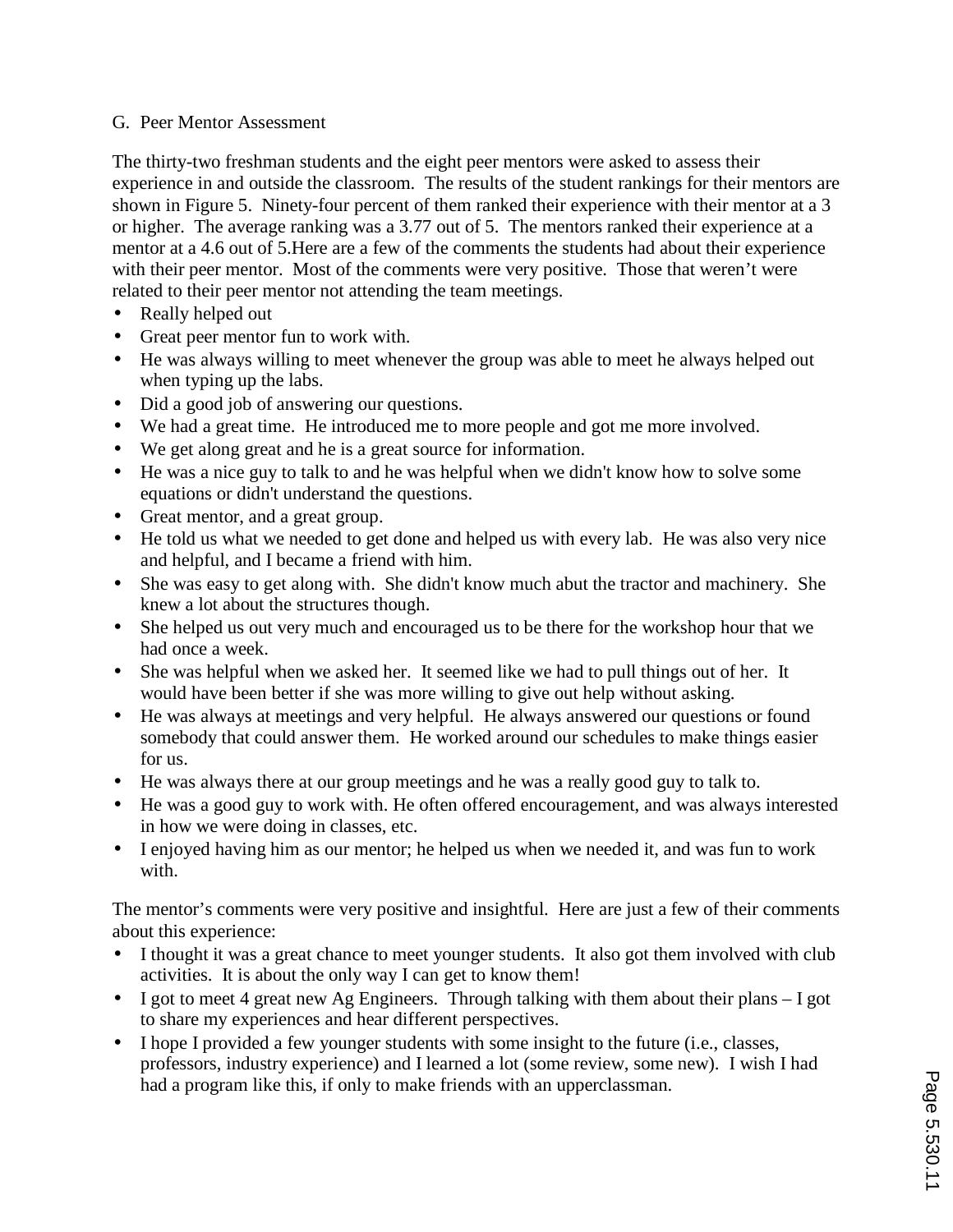- It gave me the opportunity to communicate my experiences here at ISU. It helps the underclassmen relate since we've been there and to meet AE's in their own classes for study partners.
- H. Engineering Problem/Lab Presentation Competency

Students were asked to rank their level of competency in several steps of engineering problem/lab presentation. The steps assessed were those defined by Eide et al, 1994.<sup>8</sup> Figure 6 shows these steps and how the students evaluated their competency before and after the semester. It is interesting to note that the students felt more competent at the end of the semester in all the steps of engineering problem presentation except step 1. Students seemed to show less confidence in recognizing and understanding the problem given to them. This could be due to the level of difficulty of the laboratory problem presented to them or to poor definition of the problem by the faculty. Both are probably true to some extent.



- S1: Recognizing and understanding the problem
- S2: Accumulating facts and data
- S3: Creating a problem diagram
- S4: Selecting appropriate theory or principles
- S5: Making necessary assumptions
- S6: Showing necessary solution steps
- S7: Graphing data
- S8: Drawing conclusions
- S9: Making generalizations to other situations
- S10: Report formatting and layout

Figure 6. Problem/Lab Presentation Competency